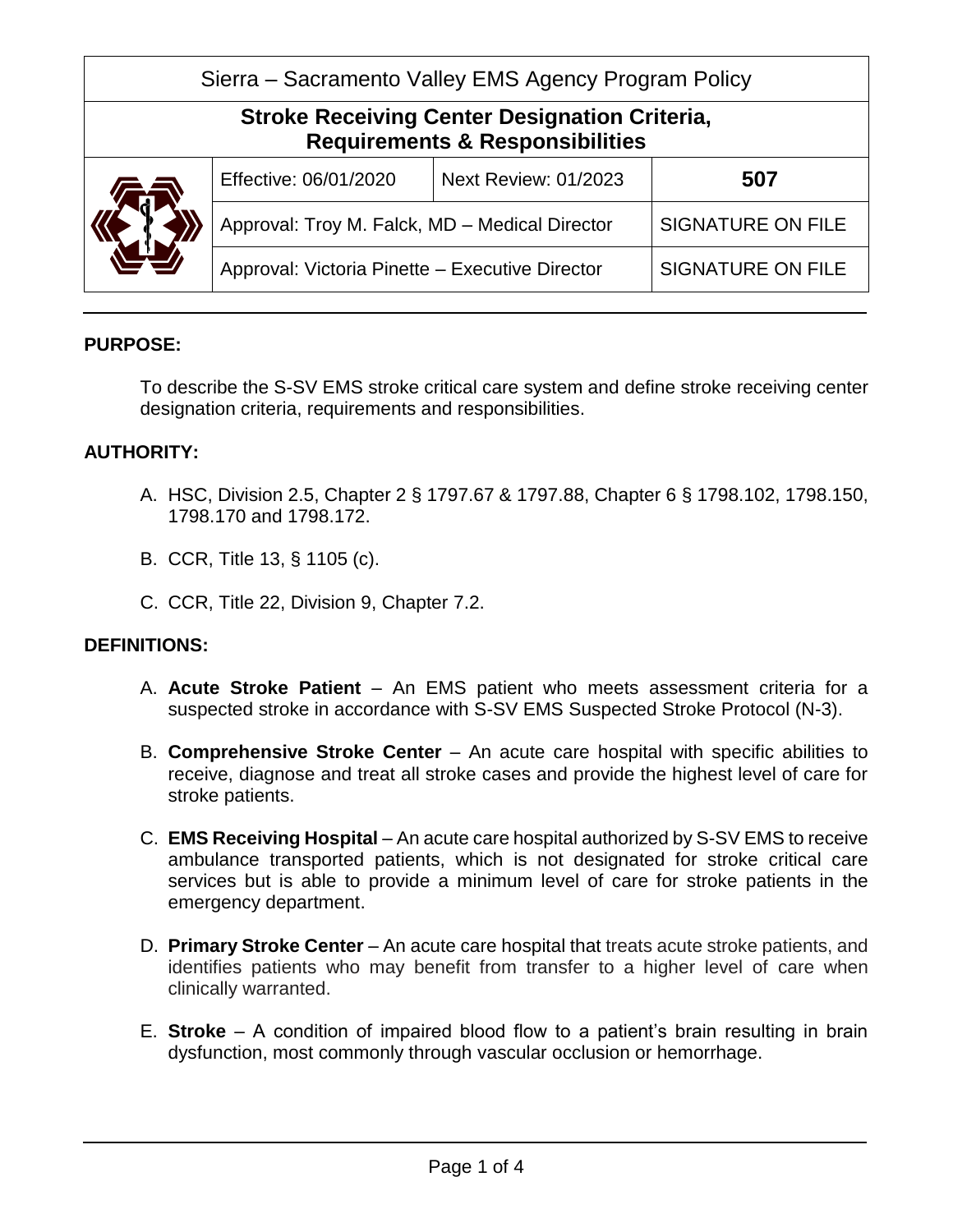- F. **Stroke Critical Care System** A subspecialty care component of the EMS system developed by a local EMS agency (LEMSA). This critical care system links prehospital and hospital care to deliver optimal treatment to the population of stroke patients.
- G. **Stroke Receiving Center** An acute care hospital which meets all requirements contained in California Code of Regulations (Title 22, Division 9, Chapter 7.2) for the applicable level of stroke receiving center designation, obtains/maintains Joint Commission Accreditation as a 'Primary Stroke Center', 'Thrombectomy Capable Stroke Center', or 'Comprehensive Stroke Center' (unless waived by S-SV EMS for valid reasons), and enters into a written agreement with S-SV EMS designating them as a stroke receiving center.
- H. **Thrombectomy-Capable Stroke Center** A primary stroke center with the ability to perform mechanical thrombectomy for the ischemic stroke patient when clinically warranted.

# **POLICY:**

- A. Criteria for assessment, identification, treatment and transport of EMS suspected acute stroke patients shall be based on S-SV EMS Suspected Stroke Protocol (N-3).
- B. No health care facility located in the S-SV EMS jurisdictional region shall advertise in any manner or otherwise hold itself out to be affiliated with a stroke critical care system or a stroke center unless they have been designated as such by S-SV EMS in accordance with this policy and California Code of Regulations, Title 22, Division 9, Chapter 7.2.
- C. The following shall be met for a hospital to be designated as a stroke receiving center by S-SV EMS:
	- 1. Be licensed by the California Department of Public Health Services as a general acute care hospital.
	- 2. Have a special permit for basic or comprehensive emergency medical service pursuant to the provisions of California Code of Regulations Title 22, Division 5.
	- 3. Be accredited by a Centers for Medicare and Medicaid Services approved deeming authority.
	- 4. Meet all requirements contained in California Code of Regulations (Title 22, Division 9, Chapter 7.2) for the applicable level of stroke receiving center designation.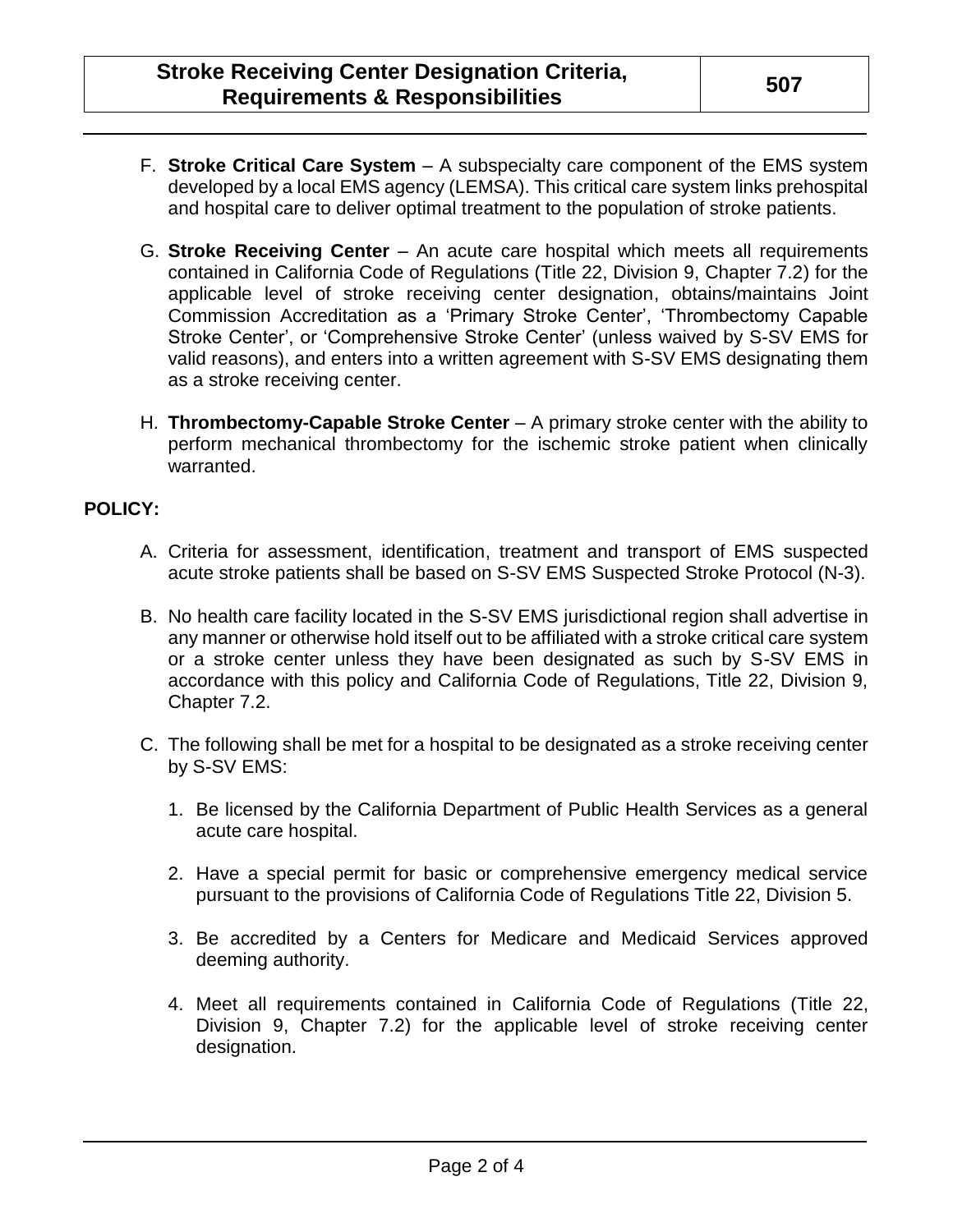- 5. Be available for treatment of acute stroke patients twenty-four (24) hours per day, seven (7) days per week, three hundred and sixty-five (365) days per year.
- 6. Have a communication system for notification of an EMS suspected stroke patient.
- 7. Have established protocols for triage and diagnosis following notification of an EMS suspected acute stroke patient.
- 8. Agree to accept all EMS suspected acute stroke patients according to applicable S-SV EMS policies/protocols.
- 9. Agree to accept the transfer of all acute stroke patients whose clinical condition requires a higher level of care than can be provided at the sending facility, unless the stroke receiving center is on diversion or internal disaster.
- 10.Submit all required stroke patient data to the S-SV EMS selected stroke registry.
	- The hospital stroke patient care elements shall be consistent with the U.S. Centers for Disease Control and Prevention, Paul Coverdell National Acute Stroke Program Resource Guide, dated October 24, 2016: [https://emsa.ca.gov/wp-content/uploads/sites/71/2019/02/USCDCP-Paul-](https://emsa.ca.gov/wp-content/uploads/sites/71/2019/02/USCDCP-Paul-Coverdell-Nation-Acute-Stroke-Prog-Resource-Guide-10-24-16.pdf)[Coverdell-Nation-Acute-Stroke-Prog-Resource-Guide-10-24-16.pdf](https://emsa.ca.gov/wp-content/uploads/sites/71/2019/02/USCDCP-Paul-Coverdell-Nation-Acute-Stroke-Prog-Resource-Guide-10-24-16.pdf)
- 11.Actively participate in the S-SV EMS regional stroke critical care system quality improvement (QI) process which shall include, at a minimum:
	- Evaluation of program structure, process, and outcome.
	- Review of stroke-related deaths, major complications, and transfers.
	- A multidisciplinary Stroke Quality Improvement Committee, including both prehospital and hospital members.
	- Participation in the QI process by all designated stroke centers and prehospital providers involved in the stroke critical care system.
	- Evaluation of regional integration of stroke patient movement.
	- Participation in the stroke data management system.
	- Compliance with the California Evidence Code, Section 1157.7 to ensure confidentiality, and a disclosure-protected review of selected stroke cases.
- 12.Provide CE opportunities, minimum of four (4) hours per year, for EMS personnel in areas of assessment and management of acute stroke patients.
- 13.Provide public education about stroke warning signs and the importance of early utilization of the 9-1-1 system.
- 14.Pay the initial/annual S-SV EMS stroke receiving center designation fees.